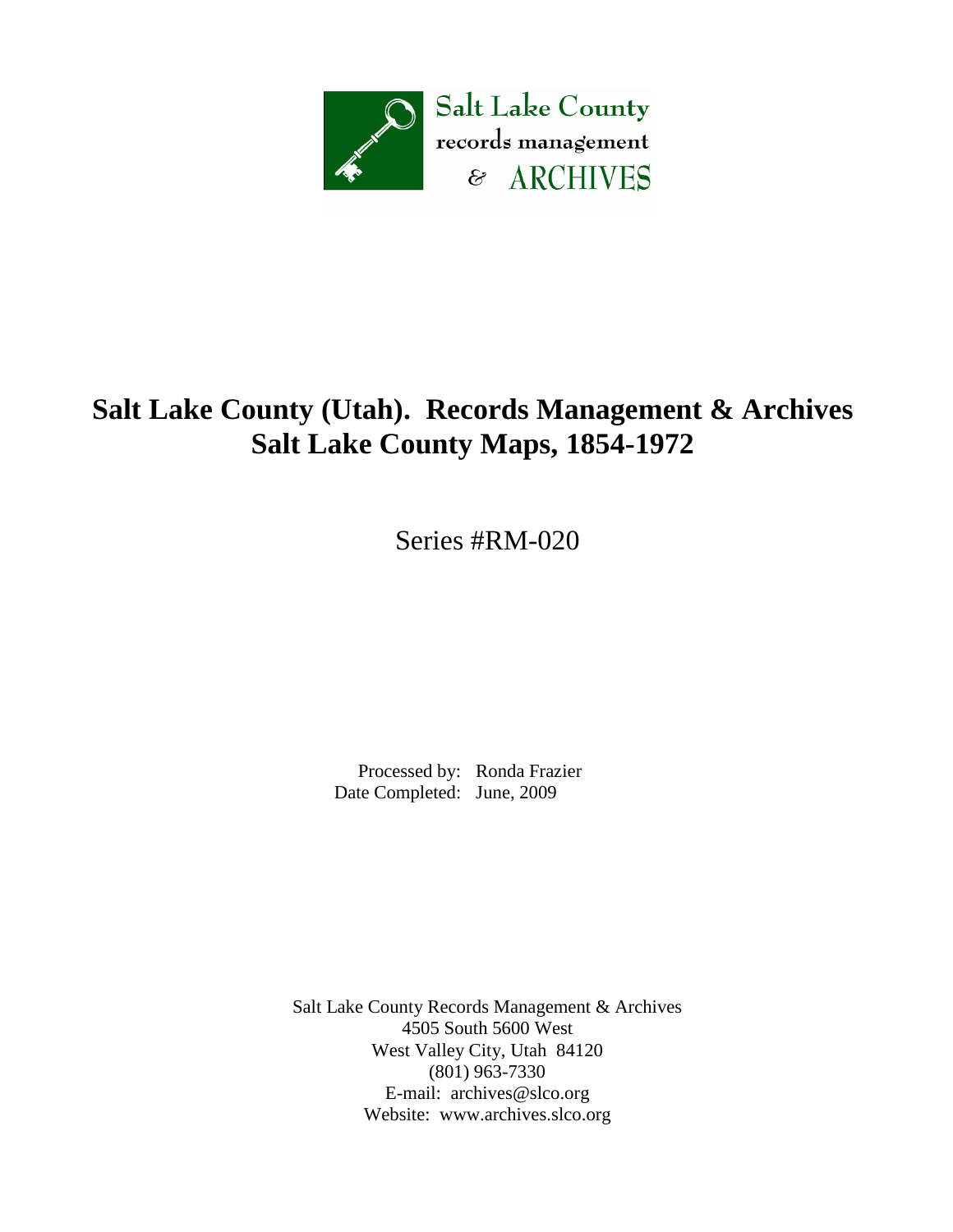#### **Overview of Records**

| Creator:       | Various City and County Agencies, Departments, and Private Companies                                                                                          |
|----------------|---------------------------------------------------------------------------------------------------------------------------------------------------------------|
| Title:         | <b>Salt Lake County Maps</b>                                                                                                                                  |
| Dates:         | 1854-1972                                                                                                                                                     |
| Series Number: | $RM-020$                                                                                                                                                      |
| Quantity:      | 1box (Shoe), .30 cubic ft.                                                                                                                                    |
| Arrangement:   | Numerical                                                                                                                                                     |
| Abstract:      | Aperture cards containing maps, surveys, plats, charts, drawings, and<br>blueprints of property and infrastructure in Salt Lake City and Salt Lake<br>County. |

### **Administrative Information**

| <b>Access Restrictions:</b> | <b>None</b>                                                                                                                                                                   |
|-----------------------------|-------------------------------------------------------------------------------------------------------------------------------------------------------------------------------|
| Use Restrictions:           | None                                                                                                                                                                          |
| <b>Preferred Citation:</b>  | Map title; Card numbers; Salt Lake County Maps, 1854-1972; Agency,<br>Department, or Company Name; Salt Lake County Records Management<br>& Archives, West Valley City, Utah. |
| Provenance:                 | Transferred from the Utah State Archives in 2001                                                                                                                              |
| <b>Related Records:</b>     |                                                                                                                                                                               |

#### **Scope and Content Note**

This collection of aperture cards (a type of card with a cut-out window into which a chip of microfilm is mounted) contains maps, surveys, plats, charts, drawings, and right-of-way blueprints covering property and infrastructure in Salt Lake City, Salt Lake County, Midvale, Murray, Sandy, Granger, Magna, and Kearns. It includes election district and precinct maps for Salt Lake City and Salt Lake County; various subdivision plats; surveys of property used as exhibits in civil cases; maps for railroad, roads, and bridges; street plans; water district and water system maps; pipelines; the Alta-Little Cottonwood mining district; city maps of Salt Lake City, Murray, Sandy, Magna, and Kearns; 1854-1856 surveys of the church farm; an 1850 History of the Utah Lake Reservoir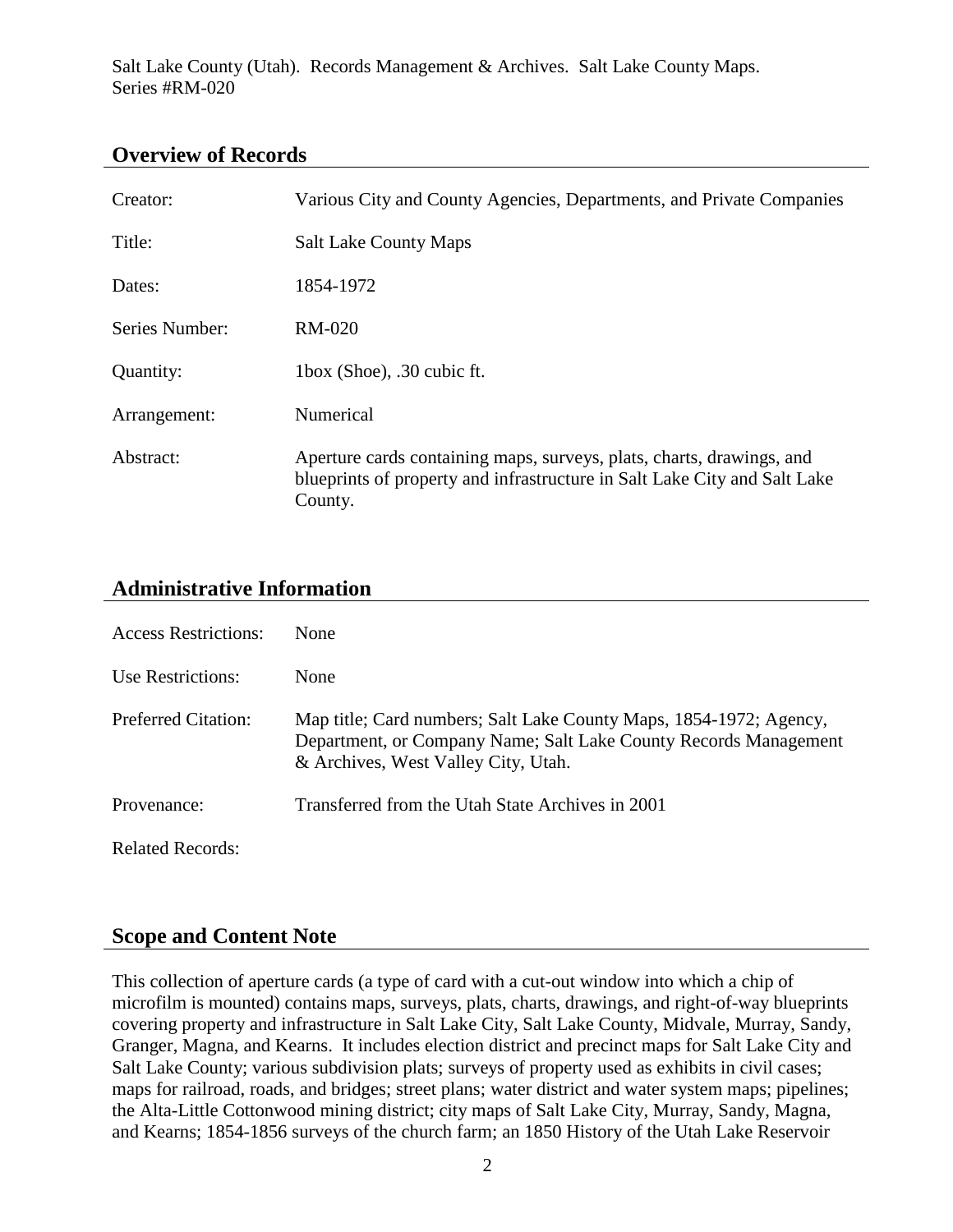Controversy; and other miscellaneous maps and drawings.

Aperture cards are arranged numerically by two sets of numbers. The first set, beginning with the letter C and followed by a dash and a number, describes the location as follows:

C-18 Salt Lake County C-18.2 Midvale C-18.3 Murray C-18.5 Salt Lake City C-18.6 Sandy C-18.11 Granger C-18.14 Magna C-18.15 Kearns

The cards are then grouped by a second unknown classification number within their particular city.

The container list lists the map title, the agency that created the map, and the date. Maps are listed in broad categories. This is not a complete item-by-item list.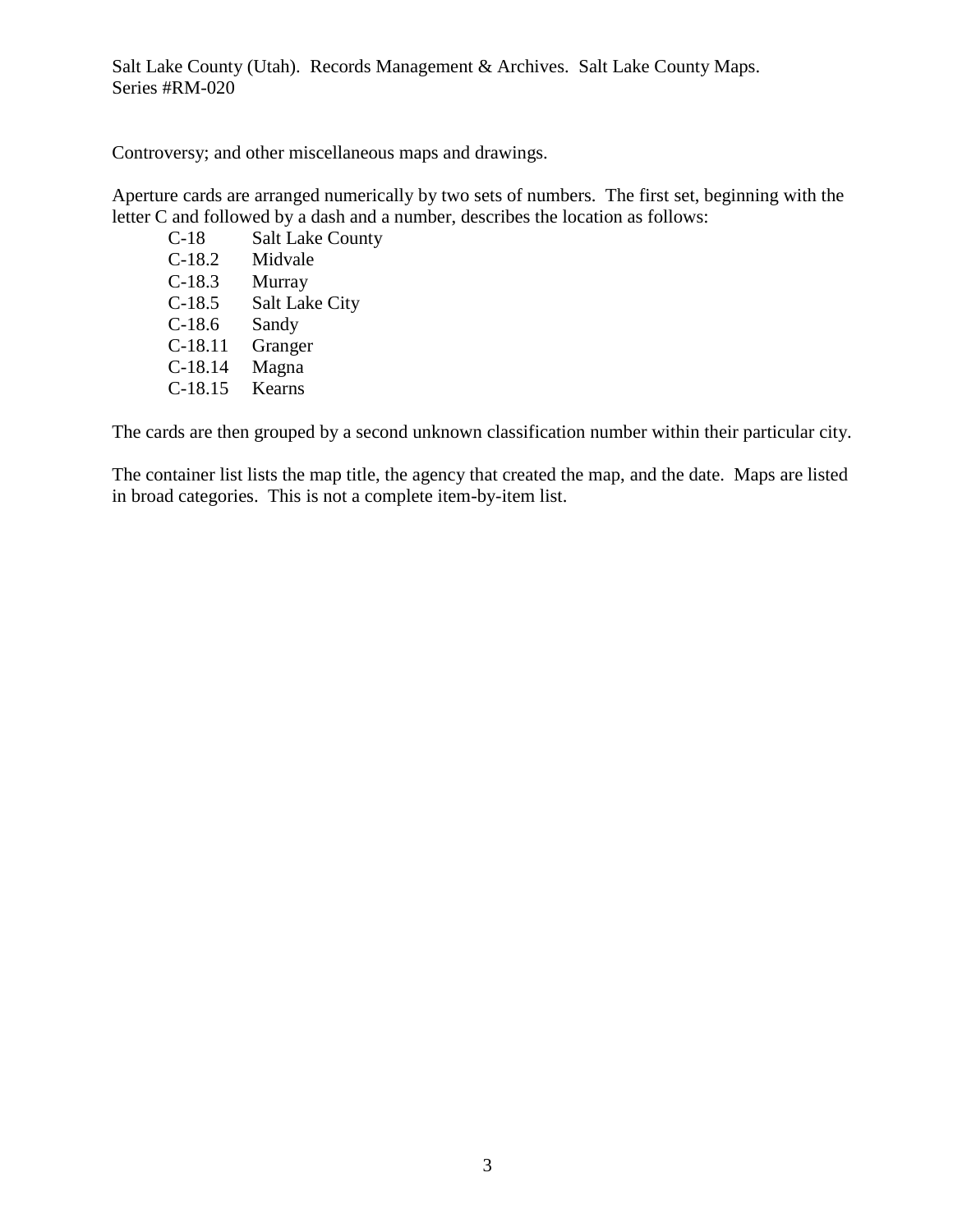## **Container List**

| Group<br>(Locale) | Sub-<br>Group | <b>Title</b>                                                                                                                                                                                                                                                                                                                                                                                                                                                                                                                                                                                                                                                                                                                                                                                                     |
|-------------------|---------------|------------------------------------------------------------------------------------------------------------------------------------------------------------------------------------------------------------------------------------------------------------------------------------------------------------------------------------------------------------------------------------------------------------------------------------------------------------------------------------------------------------------------------------------------------------------------------------------------------------------------------------------------------------------------------------------------------------------------------------------------------------------------------------------------------------------|
| $C-18$            | 3.13          | Election District and Precinct Maps of Salt Lake County, Surveyor, 1933                                                                                                                                                                                                                                                                                                                                                                                                                                                                                                                                                                                                                                                                                                                                          |
|                   |               | Election District Maps of Salt Lake County, Surveyor, 1937, 1939, and 1966                                                                                                                                                                                                                                                                                                                                                                                                                                                                                                                                                                                                                                                                                                                                       |
|                   |               | Units of Government in Salt Lake County, Commission, undated                                                                                                                                                                                                                                                                                                                                                                                                                                                                                                                                                                                                                                                                                                                                                     |
|                   | 04.8          | Salt Lake County State-Owned Farms For Sale or Lease, March 30, 1937                                                                                                                                                                                                                                                                                                                                                                                                                                                                                                                                                                                                                                                                                                                                             |
|                   | 04.13         | Election District Maps of Salt Lake City, Clerk and Commission, 1933, 1956,<br>1962, 1964, 1966                                                                                                                                                                                                                                                                                                                                                                                                                                                                                                                                                                                                                                                                                                                  |
|                   |               | Election District Maps of Salt Lake County, Clerk and Commission, 1956,<br>1959, 1964, 1970, and 1972                                                                                                                                                                                                                                                                                                                                                                                                                                                                                                                                                                                                                                                                                                            |
|                   |               | Election District Map of Salt Lake County, Kearns, Commission, 1964                                                                                                                                                                                                                                                                                                                                                                                                                                                                                                                                                                                                                                                                                                                                              |
|                   | 05.13         | Map of Property Surrounding Utah State Prison, Recorder, ca. 1940s                                                                                                                                                                                                                                                                                                                                                                                                                                                                                                                                                                                                                                                                                                                                               |
|                   |               | Plat Maps, Recorder, undated and ca. 1950s:<br>Section 20, T 13 N, R 1 E<br>Sections 4, 16, 21, 27 (Killyons, Little Mountain #s $1 \& 2$ ), and 33<br>(Margareth, Little Mountain #1), T 1 N, R 2 E (Granite)<br>Sections 14 (Terrace Heights), 28 (Mountair Acres, Clermont), 34 (Mill<br>Stream #2), and 36 (Millcrest, Mt. Olympus Acres, Eastwood Hills),<br>T 1 S, R 1 E (Granite)<br>Sections 4 and 6 (Pioneer Add), T 2 S, R, 1 E (Granite)<br>Sections 14 and 23, T 1 S, R 1 W (Granite)<br>Sections 16 and 22, T 1 S, R 2 W (Granite)<br>Section 4, T 2 S, R 1 E (Granite)<br>Section 1, T 2 S, R 1 W (Murray)<br>Block 13, Five Acre Plat A, Big Field Survey<br>Blocks 15 (Kirk Naylor Heights), 20 (City Park), 21 (City Park),<br>29 (City Park) & 95 (Wilkes), Five Acre Plat C, Big Field Survey |
|                   |               | Oak Hills Subdivision:<br>Plan of Water Main Extension, Recorder, 1950<br>Details of Wagner Spring Pumping Plant, Recorder, undated                                                                                                                                                                                                                                                                                                                                                                                                                                                                                                                                                                                                                                                                              |
|                   |               | Loganview Subdivision: Block 16, Five Acre Plat C, B.F.S., Recorder,<br>undated                                                                                                                                                                                                                                                                                                                                                                                                                                                                                                                                                                                                                                                                                                                                  |

11.13 Vine St. & 900 East, Surveyor, undated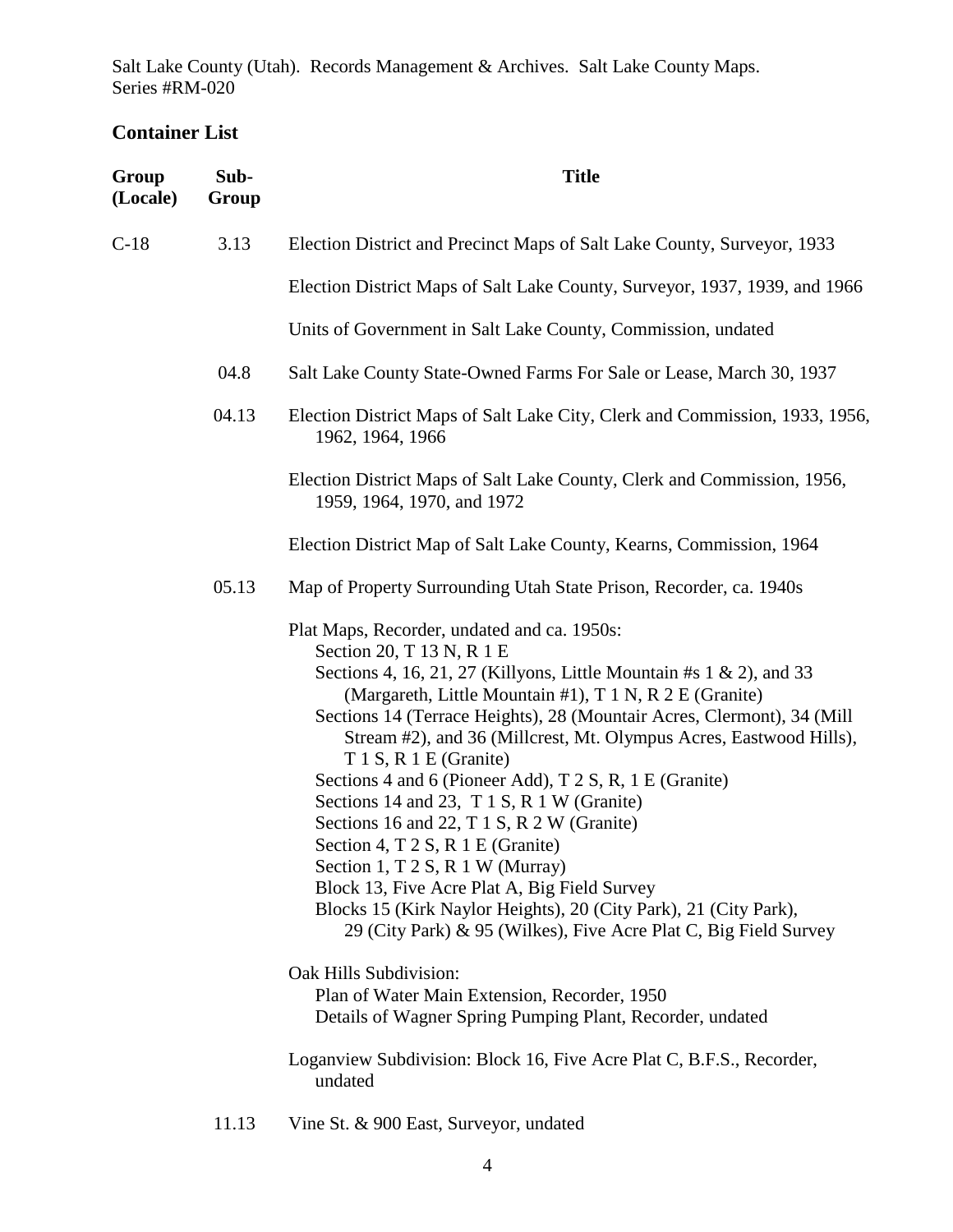| Group<br>(Locale) | Sub-<br>Group    | <b>Title</b>                                                                                                                                                             |
|-------------------|------------------|--------------------------------------------------------------------------------------------------------------------------------------------------------------------------|
| $C-18$<br>(cont.) | 11.13<br>(cont.) | Blueprints: Right of Way, 1933                                                                                                                                           |
|                   |                  | Deseret Land Selections, Engineer, 1910                                                                                                                                  |
|                   |                  | N.R.S.P. No. 138-A, Emigration Canyon Exhibit Prints for Condemnation<br>Proceedings, Utah State Road Commission, 1934                                                   |
|                   |                  | Map of Salt Lake County compiled from actual surveys, Surveyor, 1908                                                                                                     |
|                   |                  | Maps of Salt Lake County, Surveyor, 1908, 1933, 1937                                                                                                                     |
|                   |                  | Topographic Map of Portion of Salt Lake County, U.S.G.S., 1923                                                                                                           |
|                   |                  | Map of Salt Lake County Showing location of State and National Banks,<br>Surveyor, 1959                                                                                  |
|                   |                  | Proposed Harbor for Small Boats, 1948                                                                                                                                    |
|                   |                  | Granite District, Surveyor, undated                                                                                                                                      |
|                   |                  | Election District Map of Salt Lake County, 1959                                                                                                                          |
|                   |                  | Salt lake Base Meridian Experiment Station Classification, Surveyor, 1934:<br>Section 5, $T$ 4 S, R 1 E<br>Sections 1 and 10, $T$ 4 S, R 1 W<br>Section 29, T 2 S, R 1 E |
|                   |                  | Contour Map of Salt Lake County Fair Grounds, Surveyor, 1945                                                                                                             |
|                   |                  | Dedication Plat of Kennedy Drive, Surveyor, 1951                                                                                                                         |
|                   |                  | Survey of Property of Mrs. Dora Edinton in the NW 1/4 of Section 10,<br>T 2 S, R. 1 E., Surveyor, 1923                                                                   |
|                   |                  | Plats:<br>East Magna Plat A, Surveyor, ca. 1950<br>Mount View, Surveyor, ca. 1950<br>Lots 20 & 21, Riverside Plat, Surveyor, ca. 1950                                    |
|                   |                  | Big Field Survey, Blocks 39 & 40, Ten Acre Plat A, Surveyor, 1946                                                                                                        |
|                   |                  | Alta, Little Cottonwood Mining District, 1906                                                                                                                            |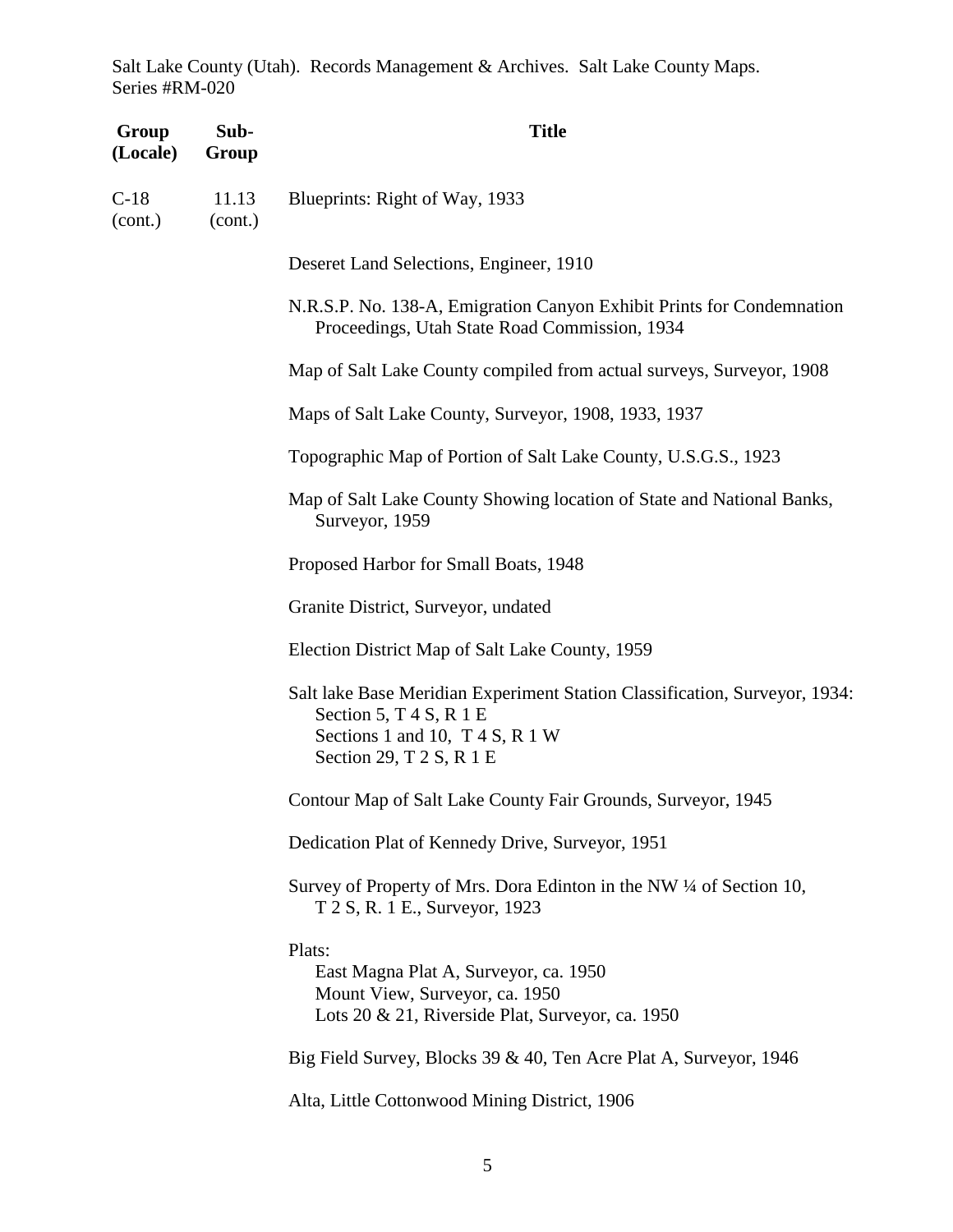| Group<br>(Locale) | Sub-<br>Group    | <b>Title</b>                                                                                                                                                                                                                                                                                                                                                                                                                                                                                                                                         |
|-------------------|------------------|------------------------------------------------------------------------------------------------------------------------------------------------------------------------------------------------------------------------------------------------------------------------------------------------------------------------------------------------------------------------------------------------------------------------------------------------------------------------------------------------------------------------------------------------------|
| $C-18$<br>(cont.) | 11.13<br>(cont.) | Civil Cases:<br>T 12 S, R 9 E, Surveyor, undated<br>Map Showing Property of Alfreda Lippold in Section 11,<br>T 1 S, R 1 E, Surveyor, undated<br>M.D. Durrant Complaint, Survey #3314, Surveyor, 1960<br>Wilbur E. Graham, Section 11, T 1 S, R 1 E, Surveyor, undated<br>Property of Joseph F. Quist in Section 10, T 2 S, R 1 E, Surveyor, 1923<br>Property of C. Ellsworth and Florence Hansen, Surveyor, 1951<br>Oliver Powell Residence, 10600 South Street, Surveyor, undated<br>Cross-section of STA 200 and STA 400, Zaharias Property, 1956 |
|                   |                  | Blueprints, undated                                                                                                                                                                                                                                                                                                                                                                                                                                                                                                                                  |
|                   |                  | Plat Maps, Surveyor, undated                                                                                                                                                                                                                                                                                                                                                                                                                                                                                                                         |
|                   |                  | Sections 27 and 36, T 12 N, R 1 W, Surveyor, undated                                                                                                                                                                                                                                                                                                                                                                                                                                                                                                 |
|                   |                  | Section 11, T 1 S, R 1 E, showing the Wagner Improvement Co. and William<br>Webb Properties, Surveyor, 1948                                                                                                                                                                                                                                                                                                                                                                                                                                          |
|                   |                  | Roads:<br>Section 14, T 1 N, R 1 W, undated<br>Map showing property in Section 14, T 1 N, R 1 W leased by Harvey<br>Sessions & Sons from town of North Salt Lake, 1957<br>Property of Pete and Olive Zaharias in Section 14 T 1 N, R 1 W all of<br>which is required for highway purposes, undated<br>Hydrographic Survey of Utah Lake, 1958                                                                                                                                                                                                         |
|                   |                  | History of Utah Lake Reservoir Controversy, Surveyor, 1850                                                                                                                                                                                                                                                                                                                                                                                                                                                                                           |
|                   | 11.25            | Plan of part of the residence of H. Hynds, Esq., Surveyor, 1896                                                                                                                                                                                                                                                                                                                                                                                                                                                                                      |
|                   |                  | Bridge for Bullion Street, Surveyor, 1955                                                                                                                                                                                                                                                                                                                                                                                                                                                                                                            |
|                   | 17.13            | Proposed County Road, 3010 East St. from 7000 South to Knudsen's Corner,<br>Engineer, 1949                                                                                                                                                                                                                                                                                                                                                                                                                                                           |
|                   |                  | Map of Salt Lake City, Engineer, ca. 1930s                                                                                                                                                                                                                                                                                                                                                                                                                                                                                                           |
|                   |                  | Diversions and Measuring Devices on Jordan River, Engineering, 1933                                                                                                                                                                                                                                                                                                                                                                                                                                                                                  |
|                   |                  | Diversion Box, Right of Way Fence and Guide Posts, Engineering, 1940s                                                                                                                                                                                                                                                                                                                                                                                                                                                                                |
|                   | 18.13            | Valley District Development Plan, 1974                                                                                                                                                                                                                                                                                                                                                                                                                                                                                                               |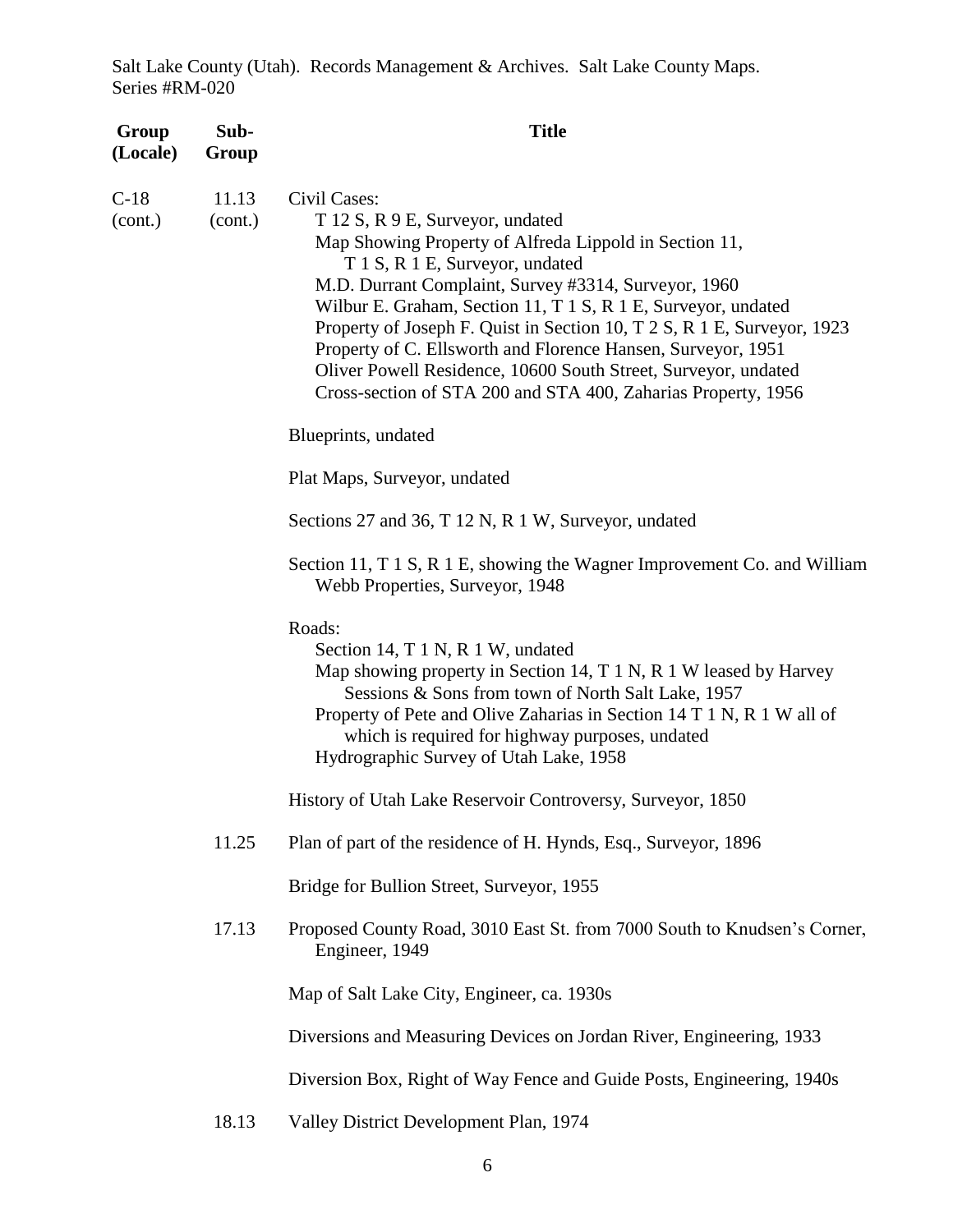| Group<br>(Locale) | Sub-<br>Group    | <b>Title</b>                                                                                                                                                                                                                                            |
|-------------------|------------------|---------------------------------------------------------------------------------------------------------------------------------------------------------------------------------------------------------------------------------------------------------|
| $C-18$<br>(cont.) | 18.13<br>(cont.) | Magna District Development Plan, 1974                                                                                                                                                                                                                   |
|                   | 21.13            | Meadow Brook Golf Course, Parks & Recreation Commission, 1952                                                                                                                                                                                           |
|                   |                  | Private Companies, Corporations & Institutions :<br>Land Map of Church Buttes area, Sweetwater & Uinta Counties,<br>Wyoming regarding gas, water, telephone, oil, roads, railroad,<br>undated<br>Los Angeles & Salt Lake Railroad, Case No. 85243, 1949 |
|                   | 24.13            | Private Companies, Corporations & Institutions :<br>Deere Estate Property, Mountain Fuel Supply Gas Mains and Telephone<br>Lines, 1951                                                                                                                  |
|                   | 24.25            | Private Companies:<br>Drawings, undated<br>Drawings, Fredrickson Builders Supply, undated<br>Chart, Accident of January 27, 1949, Union Pacific Railroad Co., 1950                                                                                      |
|                   | 2404.13          | Graphic Record of Little Cottonwood Creek in Low Water Stage, Water<br>Districts, 1917-1921                                                                                                                                                             |
| $C-18.2$          | 5.2              | Recorded Description of Salt Lake County Library Property, Midvale,<br>Recorder, undated                                                                                                                                                                |
|                   | 11.25            | Re-Survey of Salt Lake County Library in Midvale, Surveyor, 1949                                                                                                                                                                                        |
| $C-18.3$          | 11.13            | Partial Map of Murray, Surveyor, ca. 1900s                                                                                                                                                                                                              |
|                   | 17.13            | Murray and Vicinity, Engineering, 1927                                                                                                                                                                                                                  |
|                   | 24.13            | Map: Murray City Pipeline for Municipal Power Plant, Little Cottonwood<br>Canyon, Private Companies, 1932                                                                                                                                               |
|                   | 24.25            | Drawing: Profile of Murray City Pipeline for Municipal Power Plant, Little<br>Cottonwood Canyon, Private Companies, 1932                                                                                                                                |
|                   |                  | Drawing: Murray City Diversion Dam, Private Companies, 1932                                                                                                                                                                                             |
| $C-18.5$          | 00.13            | Use District Map of Salt Lake City, undated                                                                                                                                                                                                             |
|                   | 2.25             | Re-Survey of Church Farm, by order of Brigham Young, 1854                                                                                                                                                                                               |
|                   |                  | Chart: Big Field, 10 Acre Plot, Church Farm, Salt Lake City, 1856                                                                                                                                                                                       |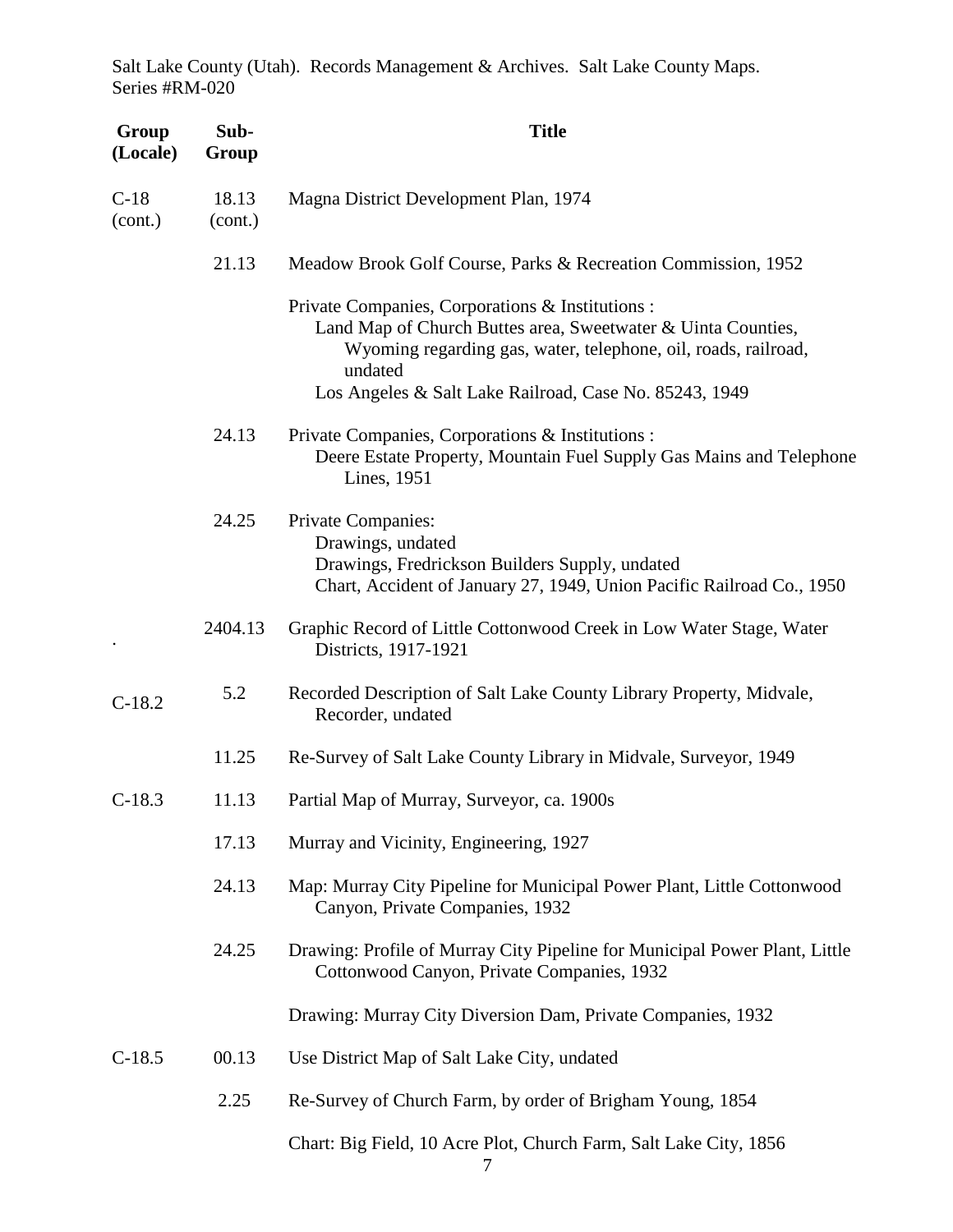| Group<br>(Locale)   | Sub-<br>Group | <b>Title</b>                                                                              |
|---------------------|---------------|-------------------------------------------------------------------------------------------|
| $C-18.5$<br>(cont.) | 11.13         | <b>Montair Acres Subdivision:</b>                                                         |
|                     |               | Addition #2, Surveyor, 1941                                                               |
|                     |               | Addition #3, Surveyor, 1945                                                               |
|                     |               | Addition #4, Surveyor, 1945                                                               |
|                     |               | Addition #5, Surveyor, 1945                                                               |
|                     |               | Addition #6, Surveyor, 1946                                                               |
|                     |               | Addition #7, Surveyor, 1948                                                               |
|                     |               | Oak Hills Subdivision, Surveyor, undated                                                  |
|                     |               | Block 39, Ten Acre Plat A, B.F.S., (2 <sup>nd</sup> West St. area), Surveyor, 1889        |
|                     |               | Streets:                                                                                  |
|                     |               | Profile of 1025 East Street and surrounding area, Surveyor, undated                       |
|                     |               | Kentucky Avenue (4730 S. & 2370 E.), Surveyor, undated                                    |
|                     |               | Eighth South Street, Asphaltic Concrete Paving, Surveyor, ca. 1950                        |
|                     |               | Emery Street (area of 1170 West and Third South), Surveyor, ca. 1950                      |
|                     |               | Profile of Wasatch Blvd., Surveyor, ca. 1940s-1950s                                       |
|                     |               | Profile of 4500 South Street, 2300 to 2700 East, Surveyor, 1954                           |
|                     |               | Profile of 4650 West from 5015 South to 5275 South, Surveyor, undated                     |
|                     |               | 2 <sup>nd</sup> South St., Vicinity of Concord Street and Jordan River, Surveyor,<br>1951 |
|                     |               | Map of Second West Street, Surveyor, undated                                              |
|                     |               | Intersection of 13 <sup>th</sup> East and Vine Street, Surveyor, undated                  |
|                     |               | Plat of Mountain Acres Subdivision, Surveyor, 1939                                        |
|                     |               | Canyon Rim Addition, amended and extended, Surveyor, ca. 1950                             |
|                     |               | Mount Olympus Acres Subdivision # 6, Surveyor, 1955                                       |
|                     |               | Oakcliff Park Subdivision, Surveyor, 1955                                                 |
|                     |               | Map: South Temple & $2^{nd}$ East, Surveyor, ca. 1940                                     |
|                     |               | Map of Salt Lake City, Surveyor, undated                                                  |
|                     |               | Salt Lake City Election District, Surveyor, 1933                                          |
|                     |               | Map of Salt Lake County: Cottonwood Planning District, Surveyor, undated                  |
|                     |               | Big Cottonwood Creek, Multi-Plate Arch, 6600 South and 3200 East,<br>Surveyor, 1955       |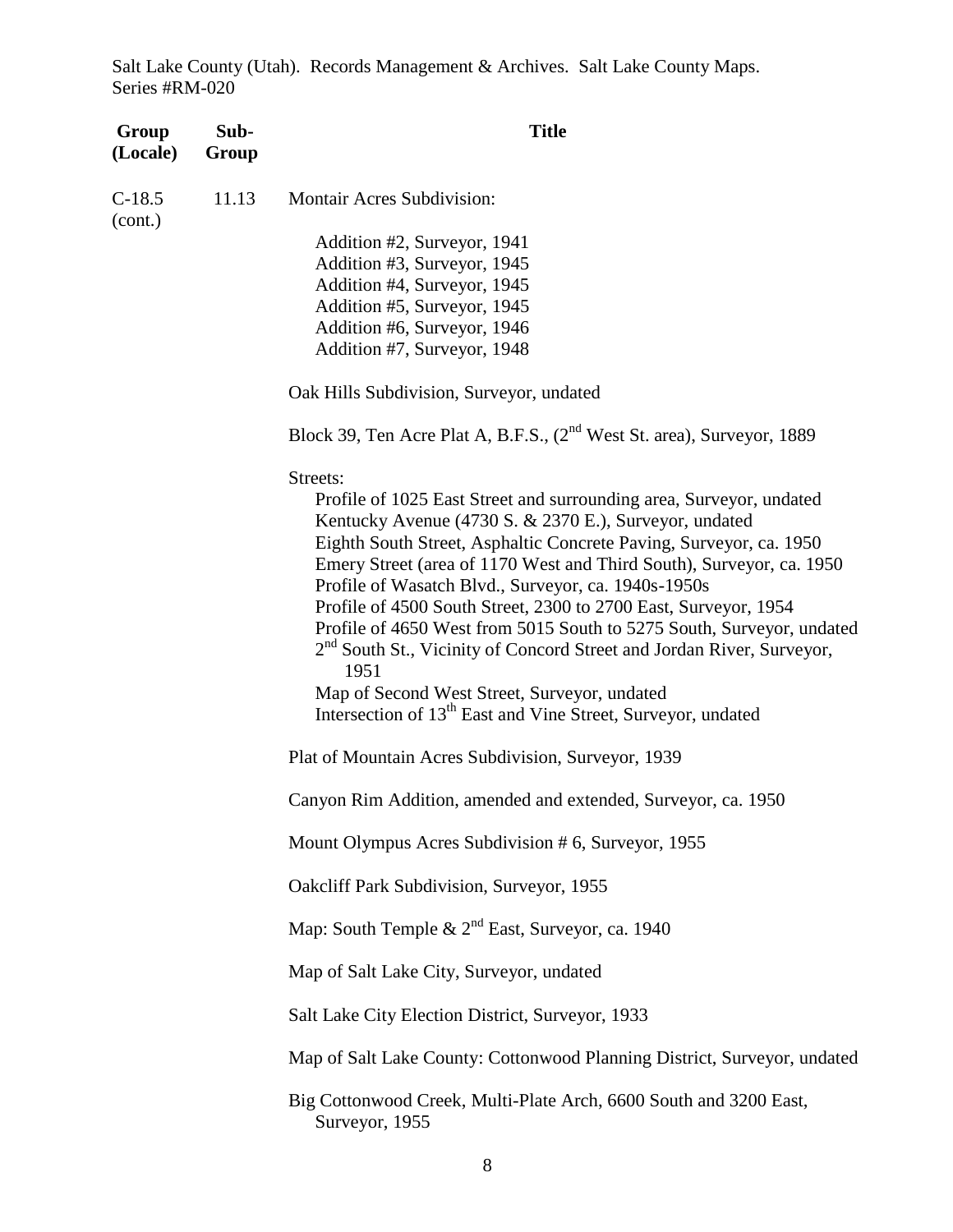| Group<br>(Locale)   | Sub-<br>Group    | <b>Title</b>                                                                                                                                                             |
|---------------------|------------------|--------------------------------------------------------------------------------------------------------------------------------------------------------------------------|
| $C-18.5$<br>(cont.) | 11.13<br>(cont.) | Plat B, Block 34, Surveyor, undated                                                                                                                                      |
|                     |                  | Survey: Foothill Blvd., U.S. 40 to Parley's Canyon and D&RG Railroad,<br>Surveyor, undated                                                                               |
|                     |                  | Grade Crossing at $2^{nd}$ South & $3^{rd}$ West, Surveyor, 1949                                                                                                         |
|                     |                  | Lot 8, Block 74, Plat G (Area of $3rd$ North and $5th$ West), Surveyor, 1947                                                                                             |
|                     |                  | Area of South Temple, E Street, 5 <sup>th</sup> East, Surveyor, 1947                                                                                                     |
|                     |                  | Profile of Proposed Extension, 1300 East Street, from 3300 South to City<br>Limits, Surveyor, undated                                                                    |
|                     | 11.25            | Chart: Mammoth Rink (Ball Park), Belmont Avenue and Butterfield Home at<br>1043 S. State Street, Surveyor, undated                                                       |
|                     | 17.2             | Summary. SLC Exchange. Agreements of Waters, re: Little Cottonwood,<br>Big Cottonwood, and Mill Creek, Engineering, 1888 to 1934                                         |
|                     | 17.13            | Map and Chart: Plan of Conduit for Parley's Creek in W.B. Richards'<br>Property between 9 <sup>th</sup> East & Windsor Street, Engineering, 1951                         |
|                     |                  | Dept. of Water Supply and Water Works: Culinary Pipelines built under<br>Green Ditch Exchange, Engineering 1949                                                          |
|                     |                  | Area $1st$ North – $5th$ South and $10th$ West to $4th$ West, Engineering, ca. 1940s                                                                                     |
|                     |                  | Map: Salt Lake City Water Department: Oak Hills Water System (north side),<br>Engineering, 1950                                                                          |
|                     |                  | Map showing Drainage Waterways, Yale Ave. & 15 <sup>th</sup> East, Engineering 1950                                                                                      |
|                     |                  | Salt Lake City and vicinity streams which are present and proposed sources of<br>water supply, Engineering, 1900                                                         |
|                     |                  | Plat showing portion of 2 <sup>nd</sup> South St. between Main and West Temple,<br>Engineering, 1948                                                                     |
|                     |                  | Map of Salt Lake City, Engineering, undated                                                                                                                              |
|                     | 17.25            | Curb and Gutter:<br>15 <sup>th</sup> East from Williams Ave. to Martin Ave., Engineering, 1911<br>Extension #18, Concrete Culvert for Red Butte Creek, Engineering, 1911 |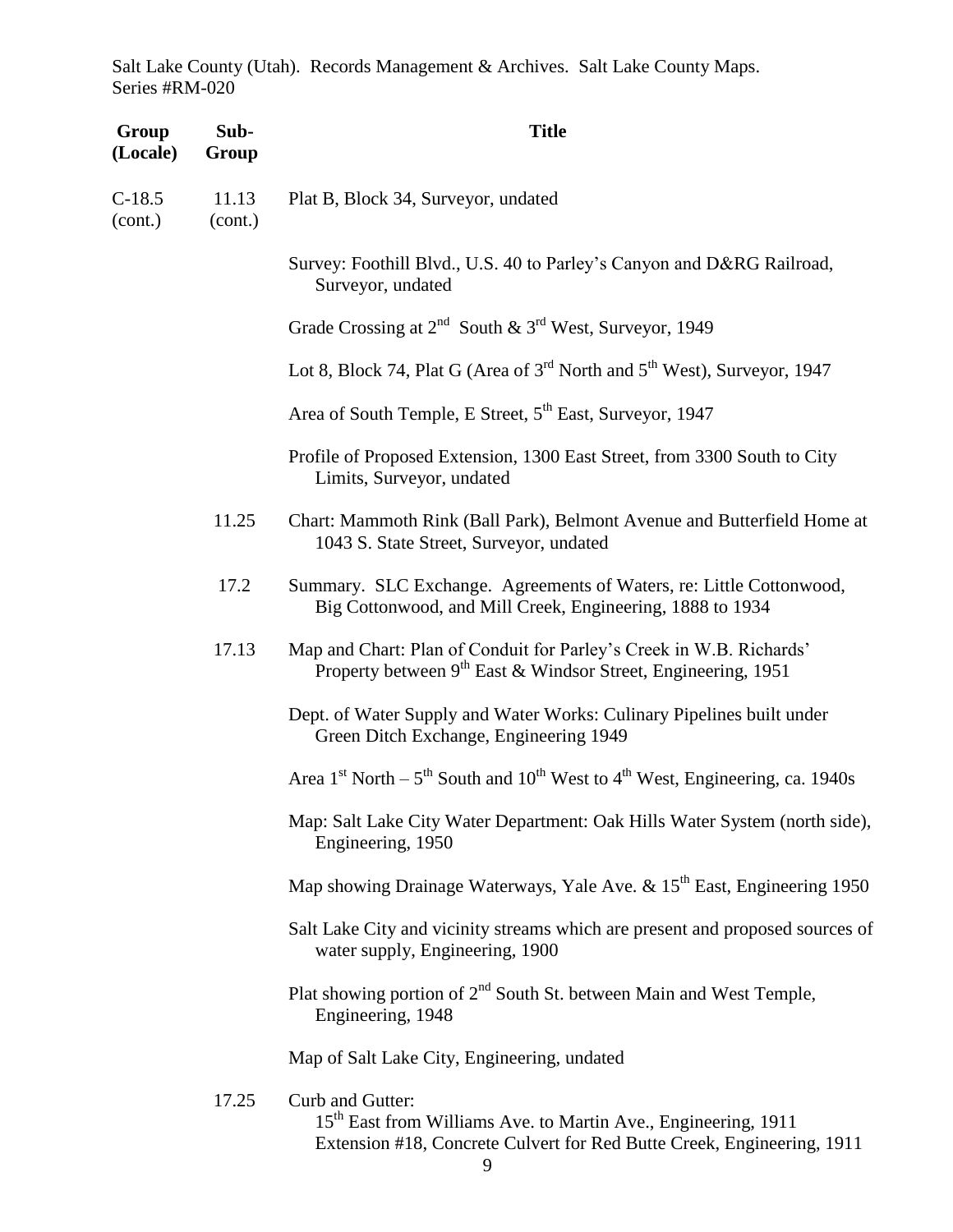| Group<br>(Locale)   | Sub-<br>Group    | <b>Title</b>                                                                                                                                                                      |
|---------------------|------------------|-----------------------------------------------------------------------------------------------------------------------------------------------------------------------------------|
| $C-18.5$<br>(cont.) | 17.25<br>(cont.) | Paving Extension Plan of 15 <sup>th</sup> East between Yale Ave. and 10 <sup>th</sup> South,<br>Engineering, 1915                                                                 |
|                     |                  | Salt Lake City Corporation Department of Water Supply and Water Works,<br>Engineering 1949                                                                                        |
|                     |                  | Chart: Standard Design, Details of Concrete Cleanout, Engineering, undated                                                                                                        |
|                     |                  | Chart: Concrete Details for standard SLC's Water Valve and Hydrant Boxes,<br>Engineering, 1930s                                                                                   |
|                     | 24.13            | Profile of Pipeline, Oakhills Subdivision, Spring Water Supply, Private<br>Companies, Corporations, and Institutions, 1950                                                        |
|                     |                  | Salt Lake City: Map Showing Street Car Routes, 1925                                                                                                                               |
|                     |                  | General System Map of Utah Power and Light Company, Private Companies,<br>Corporations, and Institutions, 1942                                                                    |
|                     | 28.25            | Plans and Profile of Proposed County Road, Wasatch Blvd. from Big<br>Cottonwood Canyon to 3300 South, Roads and Bridges, undated                                                  |
| M-18.5              | 00.13            | Salt Lake City: Map, Traffic Regulations and Interesting Facts, 1963                                                                                                              |
|                     | 3.13             | Salt Lake City: Original pen drawn maps, September 5, 1856                                                                                                                        |
|                     | 17.13            | Salt Lake City, Engineering, undated                                                                                                                                              |
|                     |                  | Salt Lake City Mosquito Abatement District, drainage map of lowlands,<br>Indiana Avenue to 21 <sup>st</sup> South, 2 <sup>nd</sup> West to West City Limits, Engineering,<br>1933 |
|                     |                  | Salt Lake City Mosquito Abatement District, drainage map of lowlands,<br>Indiana Avenue to $9th$ North, $2nd$ West to West City Limits, Engineering,<br>1933                      |
|                     | 18.13            | Salt Lake City Planning Commission map showing residential, commercial,<br>industrial, and agricultural areas, undated                                                            |
| $C-18.6$            | 3.13             | Survey: Vicinity of Sandy, Commission, 1925-27                                                                                                                                    |
|                     | 11.13            | Maps: Salt Lake Base Meridian Experiment Station Classification, East<br>Jordan (Sandy), Surveyor, 1934                                                                           |